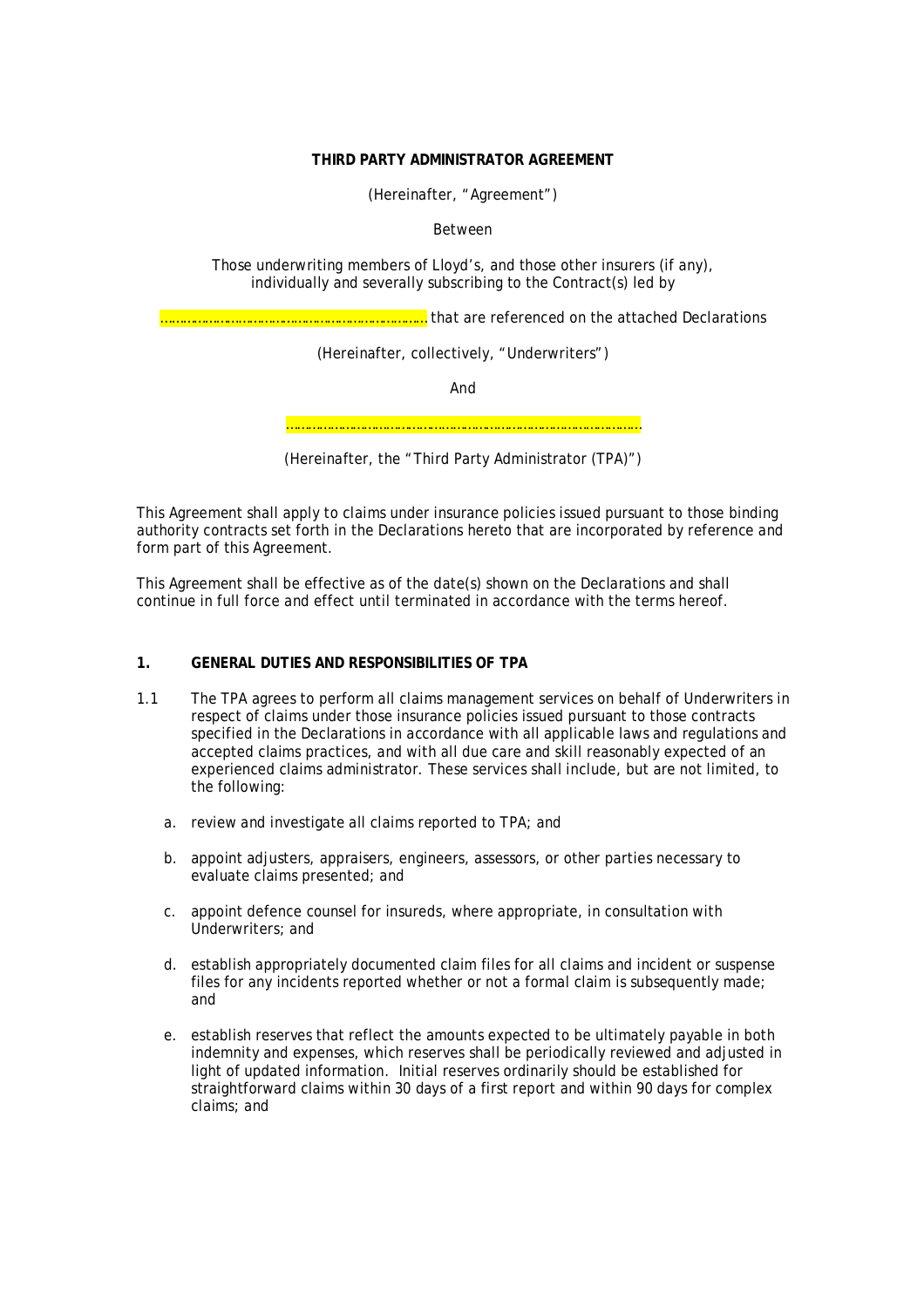- f. negotiate settlements of covered claims pursuant to the authority granted by Underwriters (if any) as set forth in the Declarations ("Settlement Authority"); and
- g. unless otherwise directed by Underwriters, provide to Underwriters via the coverholder and simultaneously to the London broker, appropriate reports as required on the status of each claim that exceeds the Settlement Authority for Underwriters' instructions; and
- h. submit all issues of coverage, including but not limited to proposed denials of coverage, proposed reservations of rights, requested ex gratia or proposed "without prejudice" payments, directly to Underwriters for instructions; and
- i. maintain all applicable attorney-client and other legal privileges;
- j. provide a bordereau on a monthly basis (or as may otherwise stated in the Declarations) in an agreed format listing all outstanding claims and claim payments in an agreed format or noting there has been no claims activity. These bordereaux are to be forwarded to the relevant coverholder and simultaneously to the relevant London Broker as set forth in the Declarations as soon as possible but in any event within ten (10) working days after the end of each month; and
- k. perform all administrative and clerical work in connection with claims; and
- l. maintain a log of, and refer immediately to Underwriters for instructions, any inquiry, complaint or request received from any regulatory agency; and
- m. advise Underwriters immediately of any lawsuits against them of which the TPA becomes aware relating to the business that is the subject of this Agreement, and instruct legal counsel to act for Underwriters in such lawsuits upon Underwriters' express prior authorization; and
- n. pursue all possibilities of subrogation, contribution, indemnity, recovery, and salvage on behalf of Underwriters or insureds; provided that, when the TPA believes the expense of such pursuit outweighs the potential recovery, it will consult with Underwriters prior to incurring such expenses.
- 1.2 The TPA warrants that it holds all appropriate licences and that it will, without reliance upon Underwriters, keep informed of all current laws and regulations governing the conduct of the TPA's business and comply with all applicable laws and regulations at all times during its performance of this Agreement. Without limiting the TPA's other obligations under this Agreement, the TPA shall be responsible for the payment of any fees and for any penalties that may result from TPA's violation of any regulatory or legal requirement, to the extent the imposition of such fees or penalties does not arise out of the actions of Underwriters.

# **2. RECORDS**

- 2.1 All information, materials and files, whether in written or electronic form, obtained or created by the TPA in the course of providing services covered by this Agreement (hereinafter "Records") are and shall remain the sole property of Underwriters, and the TPA shall not subject such Records to any lien, charge or security interest, or allow such Records to become subject to any lien, charge or security interest.
- 2.2 The TPA shall maintain Records containing all information required under all applicable laws and regulations for the time periods required by such laws and regulations. In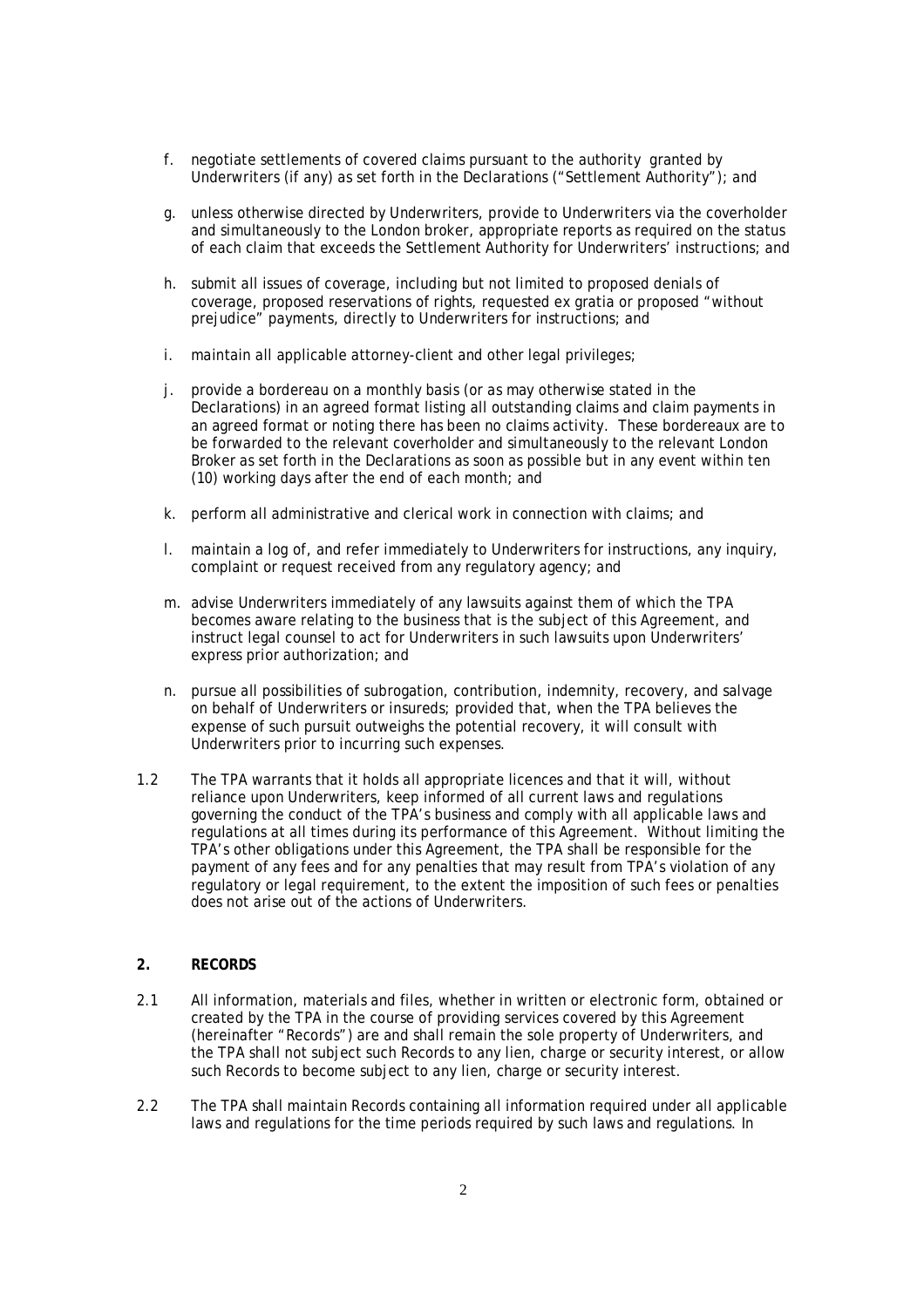addition, the TPA shall not destroy or otherwise dispose of any Records without Underwriters' prior written consent.

- 2.3 The TPA shall keep or cause to be kept books of account and other financial information relating to the services provided under this Agreement, and this financial information shall be kept separate from all other books of account and financial information relating to any other business carried on by the TPA.
- 2.4 The TPA shall establish and maintain systems and procedures to monitor and record:
	- a. outstanding claims reserves, claims settlements, subrogation and salvage recoveries, and any other receipts and payments or amounts receivable or payable for the account of Underwriters; and
	- b. any moneys and assets of Underwriters held by or under the control of the TPA in connection with the services provided hereunder.
- 2.5 The TPA shall make all Records available for inspection at all times by Underwriters or their representatives, or any regulatory authorities, during normal business hours and shall permit Underwriters or their representatives, or regulatory authorities to take copies of such Records, and will provide appropriate facilities for any such review.
- 2.6 Underwriters or their representatives, or any regulatory authorities, shall be afforded reasonable access to relevant representatives of the TPA who shall be made available to assist Underwriters or their representatives, or regulatory authorities, in the examination of the Records.
- 2.7 The TPA will not, save as may be required by law or with Underwriters' prior written consent, part with the possession or control of such Records or grant access to or permit copies to be taken of such Records to or by any third party; provided, however, that the TPA shall, at Underwriters' request, cooperate with any authorised regulatory bodies requiring access to the Records.
- 2.8 The TPA shall maintain in place a disaster recovery plan for Records maintained on behalf of Underwriters under this Agreement which shall include all necessary steps relating to the storage and/or protection of the Records, and emergency back up procedures and facilities to avoid business interruption, or damage to or destruction of the Records. The TPA's disaster recovery plan will be available to Underwriters upon request, and the TPA warrants that it will submit to the testing of its disaster recovery system from time to time as Underwriters may require.

## **3. PAYMENT AUTHORITY AND LOSS FUND ADMINISTRATION (IF APPLICABLE AS SHOWN ON THE DECLARATIONS)**

- 3.1 Funds in the amount set forth in the Declarations will be provided by Underwriters to the TPA for deposit into separate non-interest-bearing bank accounts, or, if appropriate, individual sub-accounts, for each contract and each year of account as set out on the Declarations (hereinafter "Loss Funds").
- 3.2 All Loss Fund accounts shall require dual signatures.
- 3.3 The Loss Funds are to be established and maintained in trust by the TPA for the sole purpose of settling claims and related loss expenses on behalf of Underwriters and shall not be commingled with funds belonging to other parties including the TPA. In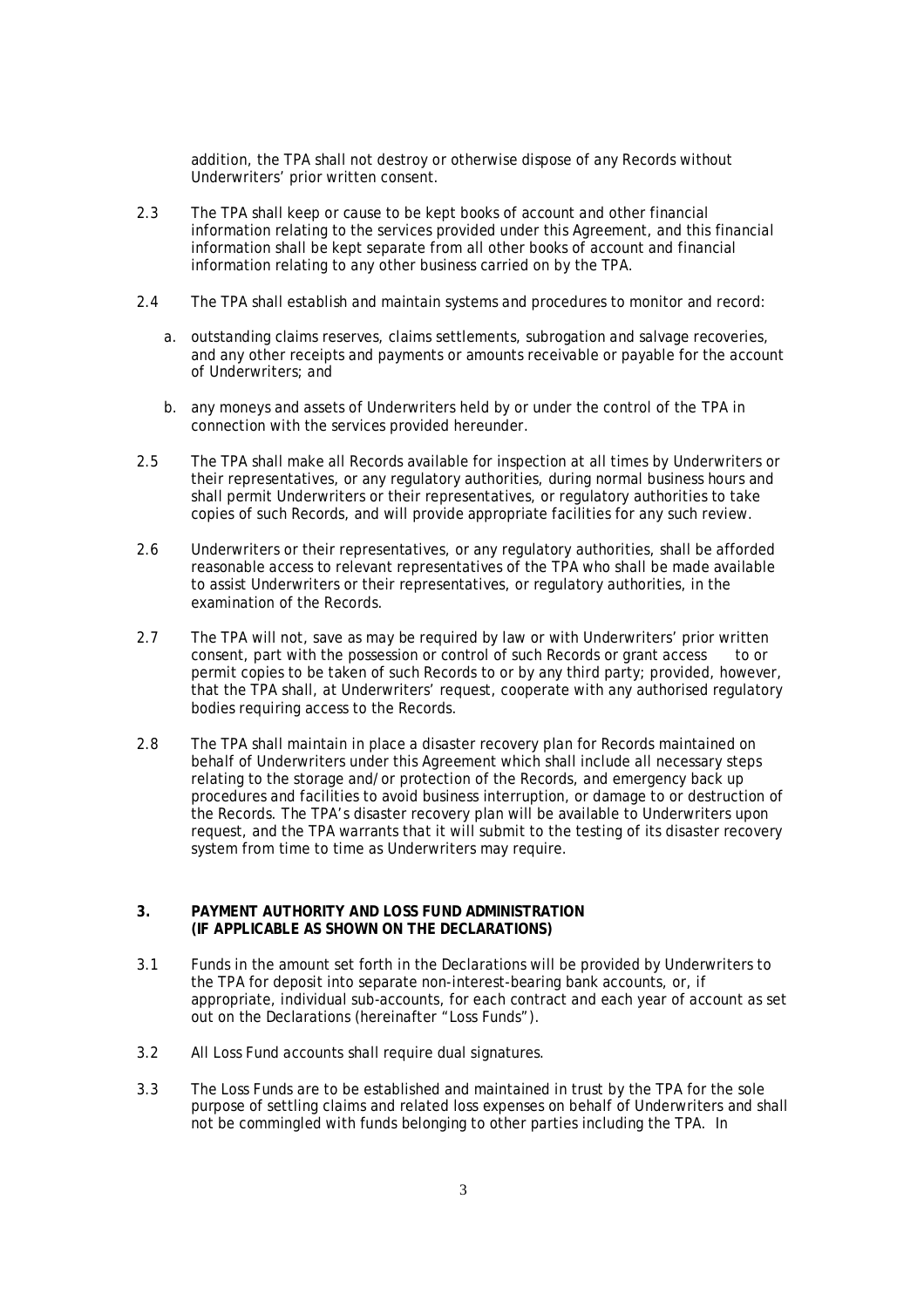addition, with Underwriters' prior written authorisation, the TPA may settle its own fees and expenses from the Loss Funds.

- 3.4 Underwriters will, from time to time, replenish the loss funds as appropriate. Underwriters and the TPA shall adjust the amount of the Loss Funds from time to time, as required. It is understood and agreed that the TPA will have no obligation to pay claims or loss expenses except from the Loss Funds.
- 3.5 Upon termination of this Agreement, the TPA shall provide a full accounting of the Loss Funds and shall return the balance of all Loss Funds to Underwriters within thirty (30) days or forward them as otherwise instructed by Underwriters.
- 3.6 The TPA will acknowledge in writing its receipt of all such funds provided by Underwriters (or paid by any insured or any third-party on Underwriters' behalf), and it agrees to return any unused or excess funds to Underwriters from time to time, as requested by Underwriters, when the amount of funds in the Loss Fund is periodically reviewed in accordance with this Agreement.

# **4. INDEMNIFICATION**

- 4.1 The TPA agrees to defend, indemnify and hold harmless Underwriters and each of their respective employees, officers, directors and agents from and against any and all claims, causes of action, proceedings, penalties, fines, losses, damages, costs, expenses or other liabilities of whatever nature, including, without limitation, settlement costs and reasonable attorney fees, court costs and other expenses incurred in investigating, prosecuting or defending any claim or action, or any threatened claim or action, which is based upon or arises out of or in connection with any of the following:
	- a. Any actual or alleged act or omission on the part of the TPA or its affiliates, or any of its employees officers, directors, agents or independent contractors, unless the act or omission was at the express direction of Underwriters; provided, however, that said claims, losses or other liabilities were not directly caused by instructions from Underwriters based upon erroneous advice given to Underwriters by the TPA; or
	- b. The breach of any agreement, or representation made by the TPA in this Agreement.
- 4.2 Underwriters agree to defend, indemnify and hold harmless the TPA and each of its employees, officers, directors and agents from and against any and all claims, causes of action, proceedings, penalties, fines, losses, damages, costs, expenses or other liabilities of whatever nature, including, without limitation, settlement costs and reasonable attorney fees, court costs and other expenses incurred in investigating, prosecuting or defending any claim or action, or any threatened claim or action, which is based upon or arises out of or in connection with any of the following:
	- a. Any actual or alleged act or omission by the TPA performed at the specific direction of Underwriters or any of their employees, officers, directors, other agents or independent contractors with respect to claims adjusting services under this agreement; provided however, that said claims, losses or other liabilities were not directly caused by instructions from Underwriters based upon erroneous advice given to Underwriters by the TPA; or
	- b. Any litigation or proceeding naming the TPA or any of its employees, officers or directors as a defendant wherein the claimant in such litigation or proceedings does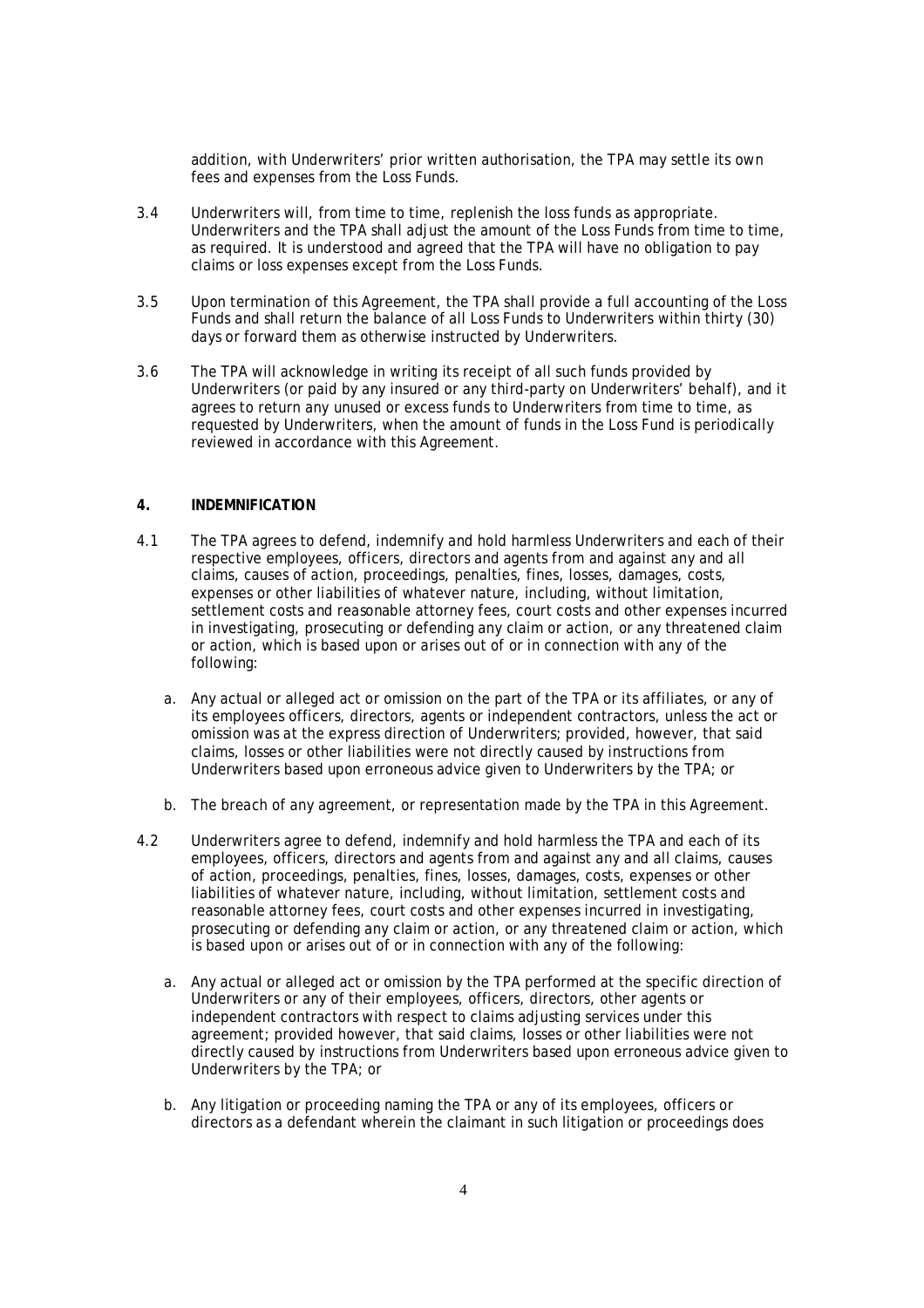not allege specific negligent or wrongful acts on the part of the TPA or any of its employees, officers or directors.

4.3 Termination of this Agreement shall not relieve either party of its indemnification obligations.

#### **5. INSURANCE**

- 5.1 The TPA shall, at all times during the term of this Agreement, maintain in force such insurances as are normal and customary in the industry or required by law or regulation, including the following:
	- a. Errors and Omissions insurance providing coverage in the amount of not less than USD1 million (or equivalent) (or as otherwise stated in the Declarations) with a per claim deductible not to exceed USD25,000 (or as otherwise stated in the Declarations); and
	- b. A Fidelity bond providing coverage, including "money and securities" coverage, for all officers (except the shareholders) and other employees of the TPA in the amount not less than USD100,000 (or equivalent) (or as otherwise stated in the Declarations) with a deductible not to exceed USD25,000 (or as otherwise stated in the Declarations); and
	- c. General Liability Insurance; and
	- d. Appropriate Employers Liability/Workers Compensation insurance covering the TPA's employees.
- 5.2 The TPA shall forward annually to Underwriters copies of each of the policies and bonds required under paragraph 5.1.
- 5.3 In the event the TPA is unable, after using its best efforts, to obtain any of the abovementioned coverages, it shall immediately notify Underwriters. In the event that any of the above mentioned coverages are cancelled or non-renewed either by the insurer, the TPA or any other entity, the TPA shall immediately notify Underwriters of such cancellation. Underwriters shall then have the opportunity to terminate this Agreement immediately or continue the Agreement upon the understanding that the TPA will continue to use its best efforts to obtain any or all such coverages when and if they become available or upon such terms and conditions as Underwriters may require.

#### **6. CONFIDENTIALITY**

- 6.1 For the purposes of this Agreement the following shall be treated as "Confidential Information and Trade Secrets":
	- a. all information contained in the Records maintained by the TPA in connection with the services provided under this Agreement and statistical information derived therefrom; and
	- b. all information coming into the possession of the TPA in the course of providing the services required under this Agreement; and
	- c. the terms of this Agreement; and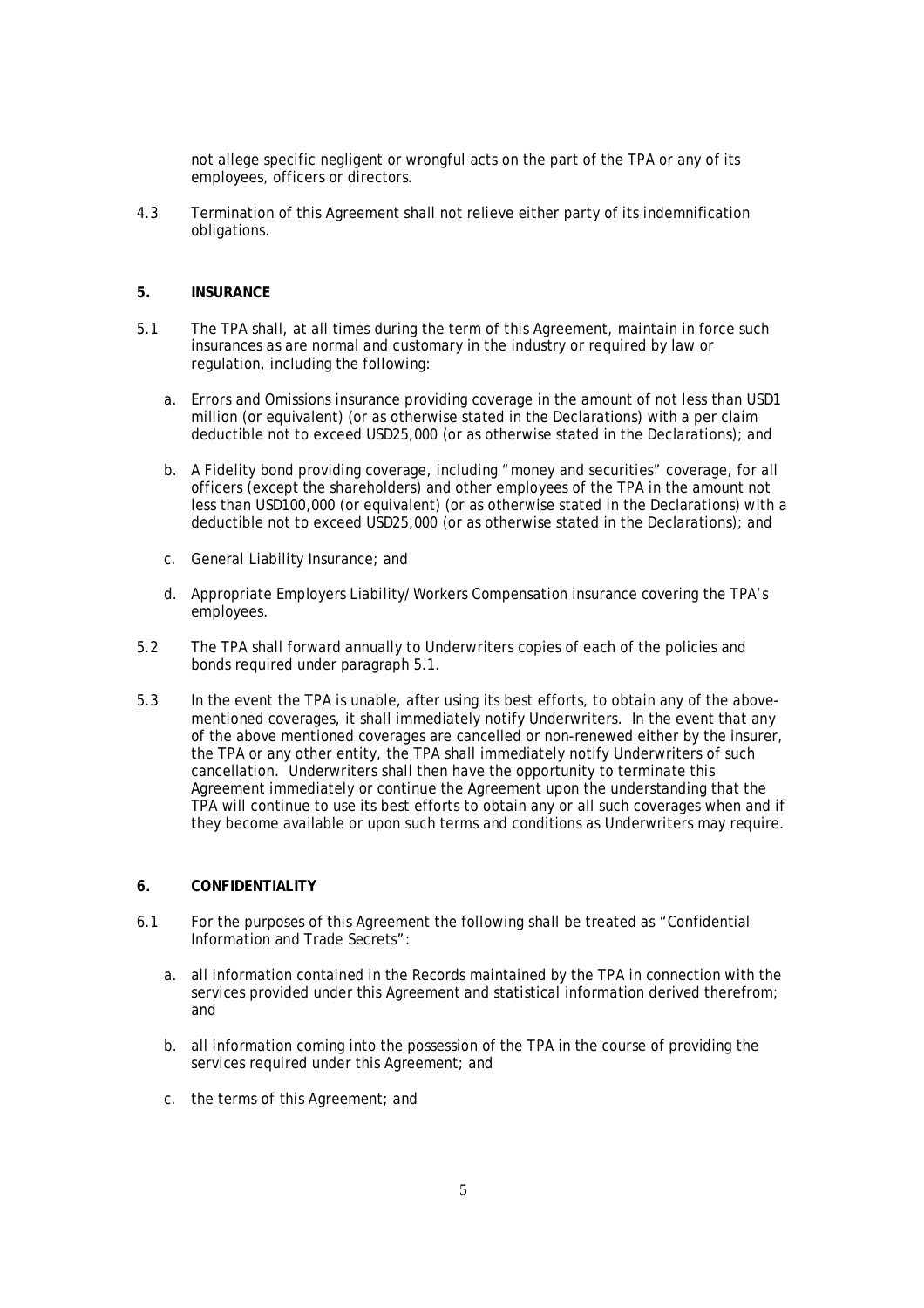- d. all information subject to privacy and data protection statutes and regulations excluding any information which is in the public domain or comes into the public domain other than by breach of this clause.
- 6.2 The TPA undertakes to keep private and confidential and not to disclose to any person or entity whomsoever all Confidential Information except:
	- a. as required for the proper performance of this Agreement, provided, however, that the TPA shall take all reasonable steps to maintain the confidentiality of any information so disclosed;
	- b. for enforcement of rights as may be required by law or by a court of competent iurisdiction:
	- c. as required by any governmental or regulatory body having jurisdiction; and
	- d. for the purposes of taking professional advice from persons under a like duty of confidentiality.
- 6.3 The TPA shall, where practicable, consult with Underwriters before making any disclosure under paragraphs 6.2.b and 6.2.c above. It is understood and agreed that money damages will be insufficient to cover any breach of the confidentiality provisions of this Agreement, and the parties agree that any of them will be entitled to injunctive relief in the event of an actual or threatened breach of this clause.
- 6.4 The confidentiality provisions will survive the termination of this Agreement.

# **7. CONFLICTS OF INTEREST**

- 7.1 Notwithstanding any other provision of this Agreement, if the TPA considers that it has a conflict of interest because of the differing interests of Underwriters and any other company or entity for which TPA also provides similar services, it shall immediately declare the existence of such conflict to Underwriters and shall, unless the parties agree otherwise, be required to act in respect of such matter solely in accordance with Underwriters' instructions.
- 7.2 The agreement of the TPA to provide Services to Underwriters shall not preclude the TPA from providing similar additional or other services to any person, firm or corporation.
- 7.3 The TPA shall have in place appropriate internal procedures for addressing all internal conflicts of interests that may arise (e.g., defences provided to insureds under reservations of rights in respect of coverage issues) consistent with all applicable laws and regulations.

# **8. NOTICES**

- 8.1 Any notices permitted or required to be given relating to this Agreement shall be sent via email, facsimile or first class mail (or airmail if overseas).
- 8.2 If to Underwriters: to the Leading Underwriter signatory hereto.
- 8.3 If to TPA: to the Designated Contact as shown in the Declarations.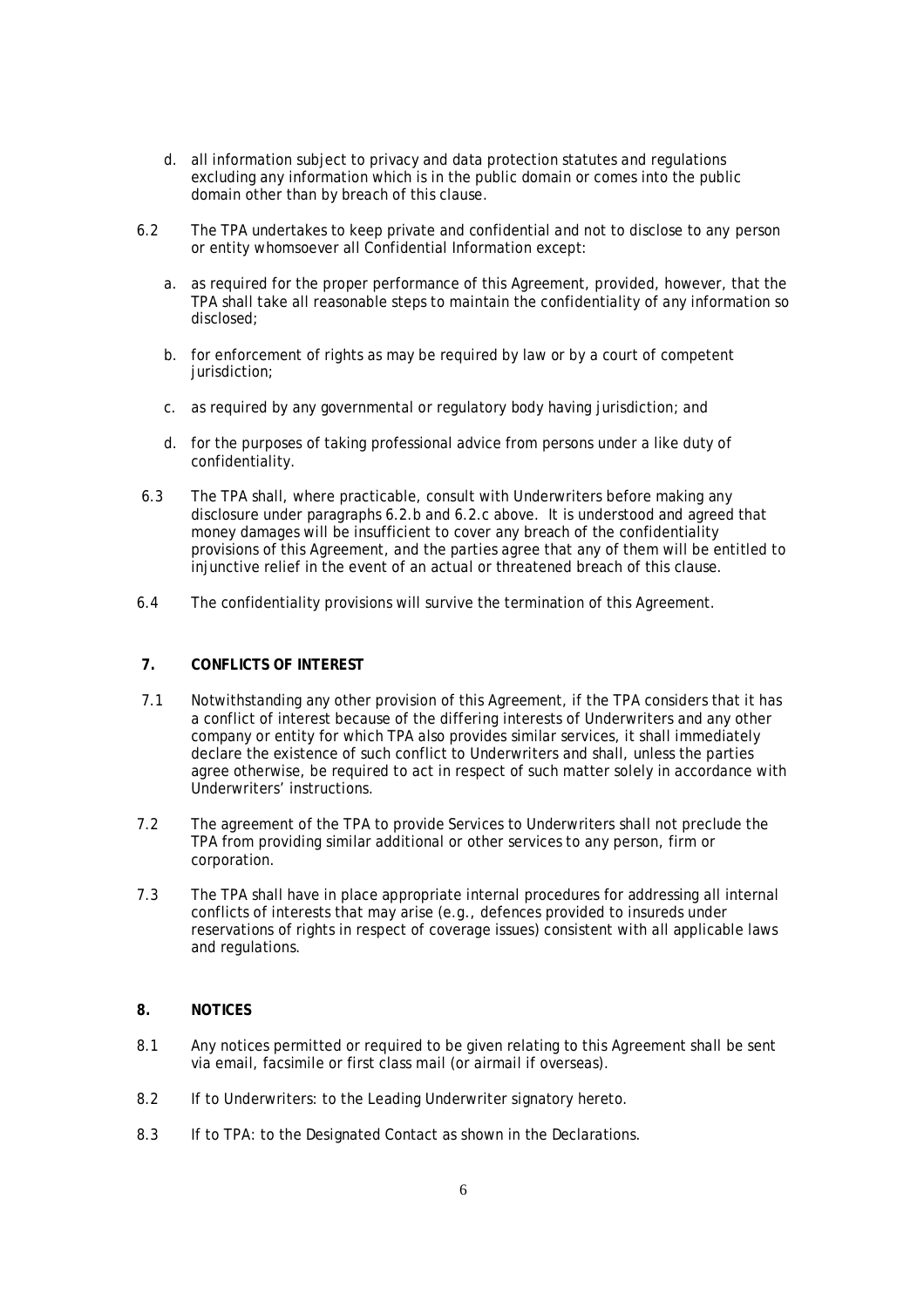8.4 Copies of all notices shall be sent simultaneously to the relevant Lloyd's broker and the coverholder as shown in the Declarations, unless otherwise agreed by the parties.

## **9. TERMINATION**

- 9.1 This Agreement may be terminated by the Underwriters or the TPA as follows:
	- a. Upon thirty (30) days, prior written notice, for any reason;
	- b. Upon ten (10) days prior written notice in the event of a default or material change in circumstances under this Agreement by the TPA or Underwriters; or
	- c. Immediately upon written notice in the event of dissolution, loss of license, abandonment, actual, alleged or suspected fraud, gross or wilful misconduct, insolvency or lack of legal capacity to act on the part of the TPA or Underwriters.
- 9.2 The following are events of default or material change in circumstances under this Agreement:
	- a. any material breach of a term of this Agreement which is not cured by the breaching party within ten (10) days after receipt of notice of such breach from the other party;
	- b. by the discovery by Underwriters of the falsity of any representation or warranty made to Underwriters by the TPA;
	- c. the levying of any attachment, execution or any process against the TPA which is not promptly removed or the filing of any petition under any bankruptcy statute against the TPA or the appointment of any receiver or equivalent to take possession of the TPA's properties which is not set aside or terminated within ten (10) days from the occurrence thereof;
	- d. the TPA being merged with, acquired by, or otherwise absorbed by any individual, corporation or other business entity; or
	- e. the TPA undergoing significant changes of personnel or other changes to its business that Underwriters reasonably believe may affect the TPA's ability to service the business that is the subject matter of this Agreement.
- 9.3 The relevant party shall inform the other party immediately upon becoming aware of the occurrence of any of the events set out in paragraph 9.2 above.
- 9.4 Each party shall immediately acknowledge in writing receipt of any notice of cancellation given by the other party.
- 9.5 The failure of a party to declare a default upon the occurrence of an event constituting a default shall not waive that party's right to declare a default for such occurrence or for any subsequent occurrence.
- 9.6 Notwithstanding the termination of this Agreement as provided herein, the provisions of this Agreement shall continue to apply to the extent needed for all obligations and liabilities incurred by each party hereunder prior to such termination to be fully performed and discharged by such parties up to the date of termination. In addition, the TPA shall continue to perform its obligations pursuant to the Agreement post termination, at the request of Underwriters, in order to effect the orderly transfer of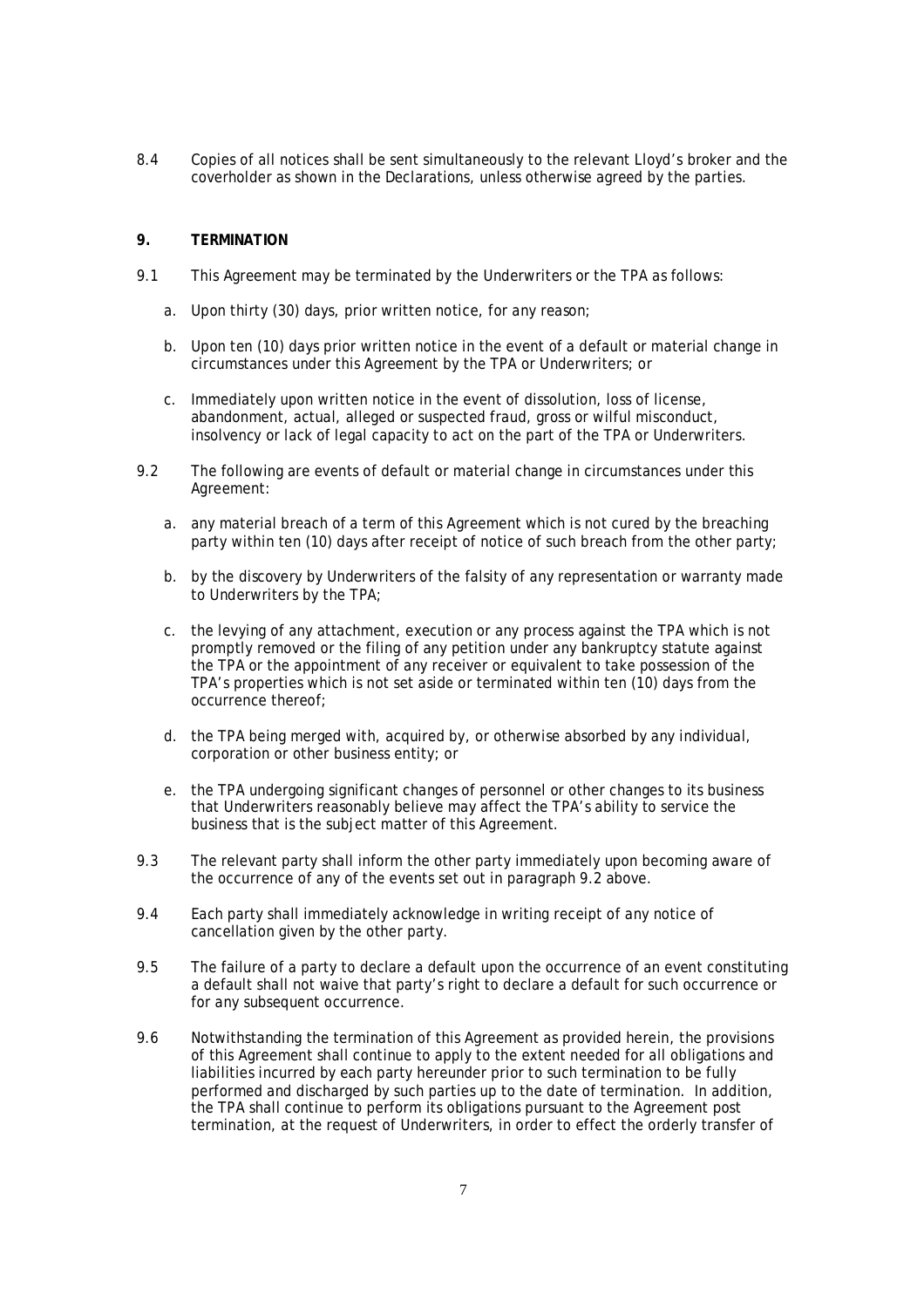files subject to compensation and reimbursement of expenses on the same basis as provided for in the Declarations.

## **10. CHOICE OF LAW AND FORUM**

- 10.1 This Agreement shall be interpreted in accordance with the internal laws of England and Wales, without reference to choice of law principles, unless otherwise stated in the Declarations.
- 10.2 Any lawsuit by the TPA against Underwriters (including any action to enforce an arbitration award under Section 12 hereof, if applicable) shall be subject to the exclusive jurisdiction of the High Court of Justice in London, England unless otherwise stated in the Declarations.
- 10.3 Any lawsuit by Underwriters against the TPA (including any action to enforce an arbitration award under Section 12 hereof, if applicable) may be brought in the High Court of Justice in London, England, and by entering into this Agreement the TPA submits to the jurisdiction of such court. In addition, Underwriters, at their sole option, may bring a lawsuit against the TPA in any other court of competent jurisdiction.

# **11. DISPUTE RESOLUTION**

- 11.1 The TPA and Underwriters agree in the first instance to try to resolve any disputes concerning this Agreement by good faith negotiations.
- 11.2 If the TPA and Underwriters fail to resolve any disputes concerning this Agreement within thirty (30) days after one party seeks negotiation, then the parties shall mediate such dispute before a single, neutral mediator to be mutually agreed.
- 11.3 The negotiation and mediation provisions in paragraphs 11.1 and 11.2 hereof shall not preclude any party hereto from seeking immediate injunctive or similar relief, if appropriate.

#### **12. ARBITRATION CLAUSE (IF AGREED AS SHOWN ON THE DECLARATIONS)**

- 12.1 Any disputes between the parties relating to the interpretation of this Agreement not resolved by mediation shall be resolved by arbitration before a panel of three arbitrators. The TPA will appoint one arbitrator and Underwriters will appoint one arbitrator. These two arbitrators will then select the third arbitrator. If the two party-appointed arbitrators are unable to agree on the third arbitrator, each partyappointed arbitrator will propose three candidates of whom the other will decline two and the third arbitrator will be selected by drawing lots. All three arbitrators will be active or retired insurance claims personnel or loss adjusters not affiliated with either party.
- 12.2 The Underwriters and the TPA will each bear the full costs of the arbitrator each appoints and the parties will share equally the expense of the third arbitrator and the arbitration proceeding itself.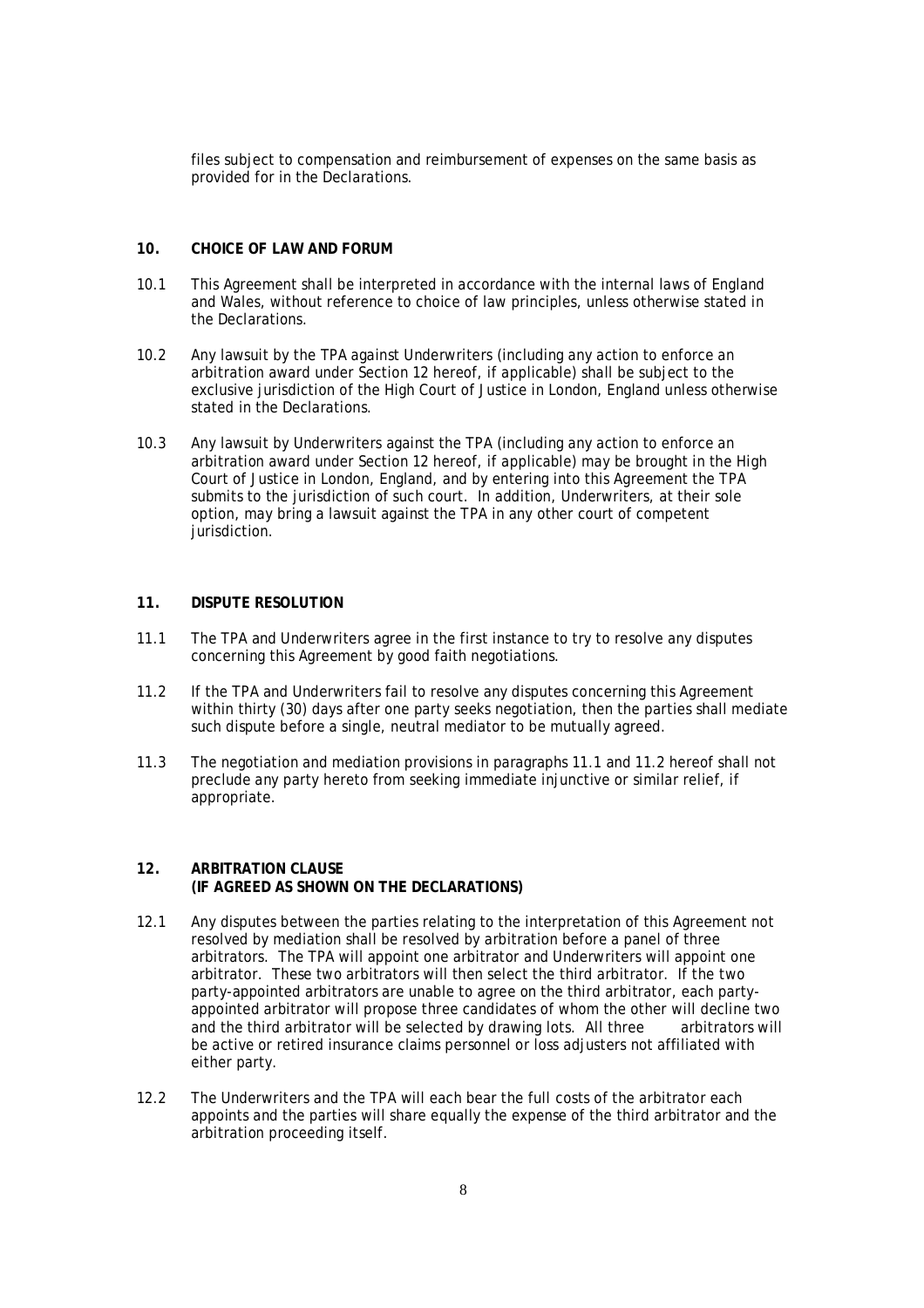- 12.3 The arbitration proceeding will take place in London, England and will be subject to English law governing commercial arbitrations. Judgment upon the arbitration award may be entered in any court of competent jurisdiction as provided in Section 10.
- 12.4. The party demanding arbitration will submit a written statement of its case together with all supporting documents within thirty (30) days after all three arbitrators have been appointed. The other party will submit its response within thirty (30) days after the service of the written statement by the party demanding arbitration. These deadlines may be extended by agreement of the parties or by order of the arbitration panel, and the arbitration panel may then conduct any other proceedings as it deems appropriate. A decision by a majority of the arbitrators shall be final and binding on the parties.
- 12.5 This arbitration clause will survive the termination of this Agreement.
- 12.6 Any disputes between the TPA and Underwriters that do not concern the interpretation of this Agreement may be brought in any court of competent jurisdiction as provided in Section 10.

## **13. GENERAL PROVISIONS**

- 13.1 If either the TPA or Underwriters fail to insist on strict compliance with this Agreement, or to exercise any right or remedy hereunder, neither party shall be deemed to have waived any rights or remedies such party may have against the other party. Both parties may demand full and complete compliance with all provisions of this Agreement.
- 13.2 If any provision of this Agreement shall be held to be invalid or in conflict with any applicable law, the other provisions of this Agreement shall remain in full force and effect.
- 13.3 Neither party shall assign any of its rights under this Agreement, including the right to receive any payment of money, nor delegate any of its duties hereunder, without prior written approval of the other party. However, Underwriters acknowledge and agree that some or all of the services to be provided hereunder may be provided by affiliated companies of the TPA.
- 13.4 This Agreement together with the accompanying Declarations and any attached exhibits constitutes the entire agreement between the parties and supersedes all previous agreements, representations and understandings, whether oral or written, between the parties with respect to the subject matter hereof.
- 13.5 The provisions of this Agreement are for the sole benefit of the TPA and Underwriters, and neither the TPA nor Underwriters will be liable under this Agreement to any other person for any loss, liability, damage or expense. There are no third-party beneficiaries to this Agreement.
- 13.6 As the wording of this Agreement has been mutually agreed by the parties, any ambiguity herein will not be construed for or against any party.
- 13.7 No modification or amendment of this Agreement shall be effective unless made in writing and executed by all parties.